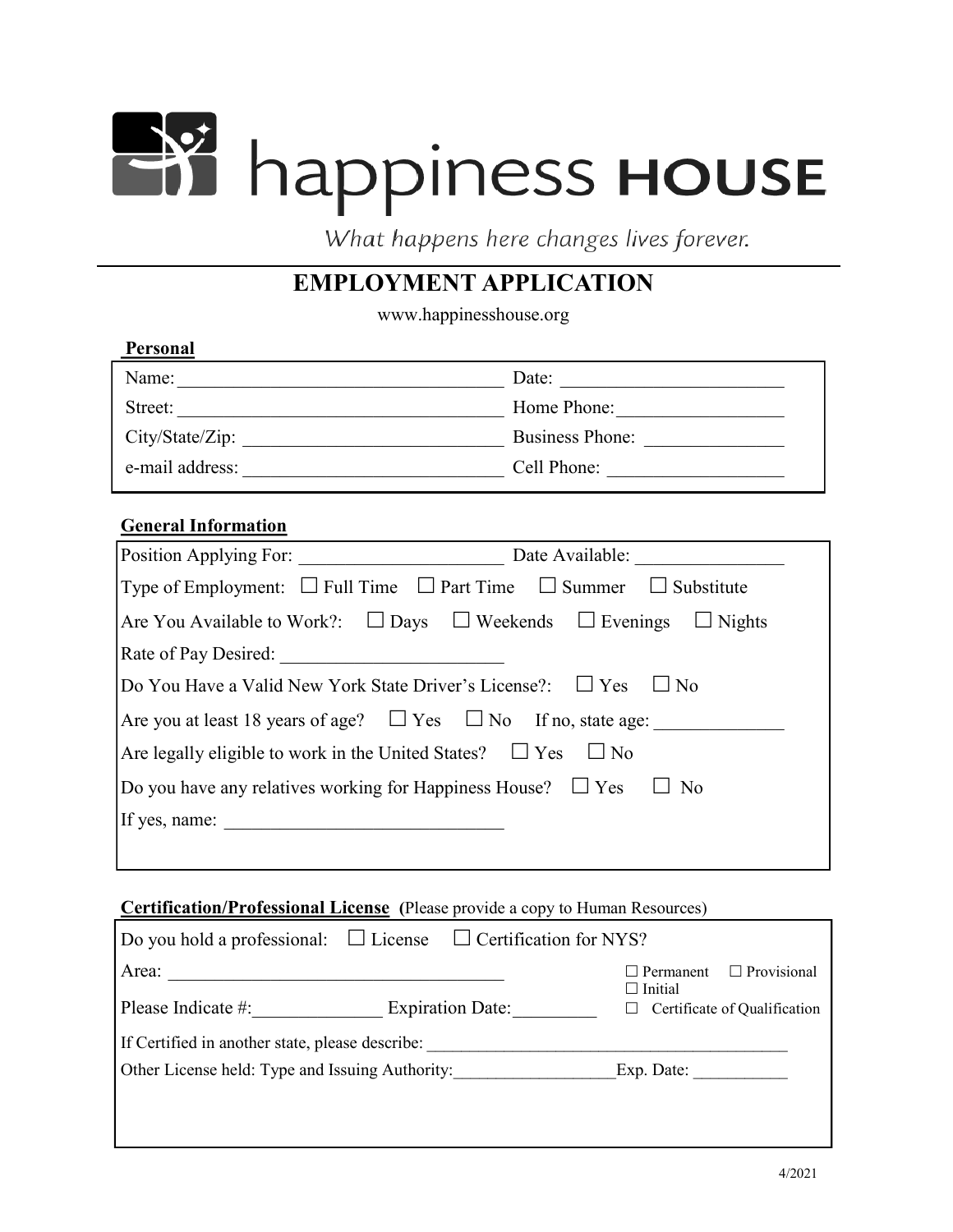# **Education**

| <b>School</b>           | <b>Name and Address</b> | <b>Number of Years</b><br>Completed | Graduate?             | Degree or<br>Certificate<br><b>Received</b> |
|-------------------------|-------------------------|-------------------------------------|-----------------------|---------------------------------------------|
| High School             |                         |                                     | Yes<br>N <sub>o</sub> |                                             |
| Collect(s)              |                         |                                     | Yes<br>No             |                                             |
| Other (Specify)         |                         |                                     | Yes<br>N <sub>o</sub> |                                             |
| <b>Student Teaching</b> |                         | Grade Level                         | Dates                 | Teacher                                     |

#### **Upon hire, a copy of your diploma will be required.**

| Other skills or qualifications (applicable to employment): |  |
|------------------------------------------------------------|--|
|                                                            |  |
|                                                            |  |

| Business Skills: Typing |  | (wpm) | Computer Software: |  |
|-------------------------|--|-------|--------------------|--|
|-------------------------|--|-------|--------------------|--|

| <b>Other Information</b><br>Have you ever been released or asked to resign from an employment position? | Yes<br>$\Box$       | $\Box$ No |
|---------------------------------------------------------------------------------------------------------|---------------------|-----------|
|                                                                                                         |                     |           |
| Have you ever been convicted of a misdemeanor or a felony in any jurisdiction?                          | Yes<br>$\mathbf{1}$ | $\Box$ No |
| If yes, please explain:                                                                                 |                     |           |
| Are you currently under arrest or facing criminal charges?                                              | Yes<br>$\Box$       | $\Box$ No |
| If yes, please explain:                                                                                 |                     |           |
| Have you ever been the subject of an indicated* report of abuse, neglect or maltreatment? $\square$ Yes |                     | $\Box$ No |
| If yes, please explain:                                                                                 |                     |           |

\*An indicated report of abuse, neglect or maltreatment is a report made after investigation by an appropriate governmental agency to the Central Register of the New York State Department of Social Services or other governmental agency because some credible evidence exists to support an allegation of abuse, neglect or maltreatment.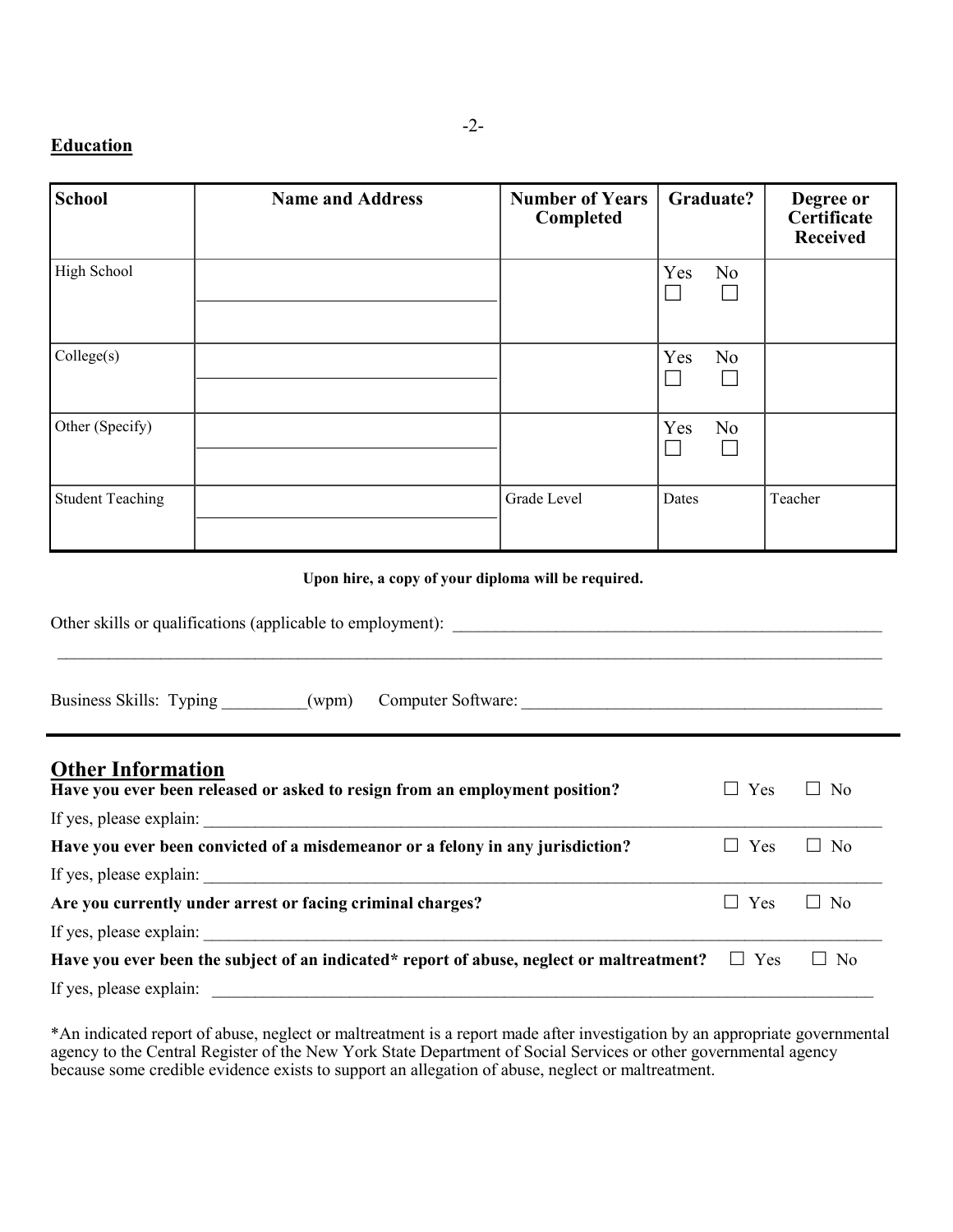## **Employment History**

List your last employers beginning with the most recent. Include military service, summer vacation employment, volunteer activities and while attending school. If you need additional space for employment, please attach a separate sheet of paper.

| From                              | To | Name & Address of Employer | Employer<br>Telephone                      | Position Held | FT/PT            |
|-----------------------------------|----|----------------------------|--------------------------------------------|---------------|------------------|
|                                   |    |                            |                                            |               | $\Box$ Part Time |
|                                   |    |                            |                                            |               | $\Box$ Full Time |
| Job Title and work you performed: |    |                            | Reason for Leaving:                        |               |                  |
| Immediate Supervisor and Title:   |    |                            | May we contact for a reference: $\Box$ Yes | Later         | $\Box$ No        |

| From | To                                | Name & Address of Employer | Employer<br>Telephone                      | Position Held | FT/PT                      |
|------|-----------------------------------|----------------------------|--------------------------------------------|---------------|----------------------------|
|      |                                   |                            |                                            |               | $\Box$ Part Time           |
|      |                                   |                            |                                            |               | $\Box$ Full Time           |
|      | Job Title and work you performed: |                            | Reason for Leaving:                        |               |                            |
|      | Immediate Supervisor and Title:   |                            | May we contact for a reference: $\Box$ Yes |               | $\Box$ No<br>$\perp$ Later |

| From                              | To | Name & Address of Employer | Employer<br>Telephone | Position Held                                              | FT/PT                                |
|-----------------------------------|----|----------------------------|-----------------------|------------------------------------------------------------|--------------------------------------|
|                                   |    |                            |                       |                                                            | $\Box$ Part Time<br>$\Box$ Full Time |
| Job Title and work you performed: |    |                            | Reason for Leaving:   |                                                            |                                      |
| Immediate Supervisor and Title:   |    |                            |                       | May we contact for a reference: $\Box$ Yes<br>$\Box$ Later | $\Box$ No                            |